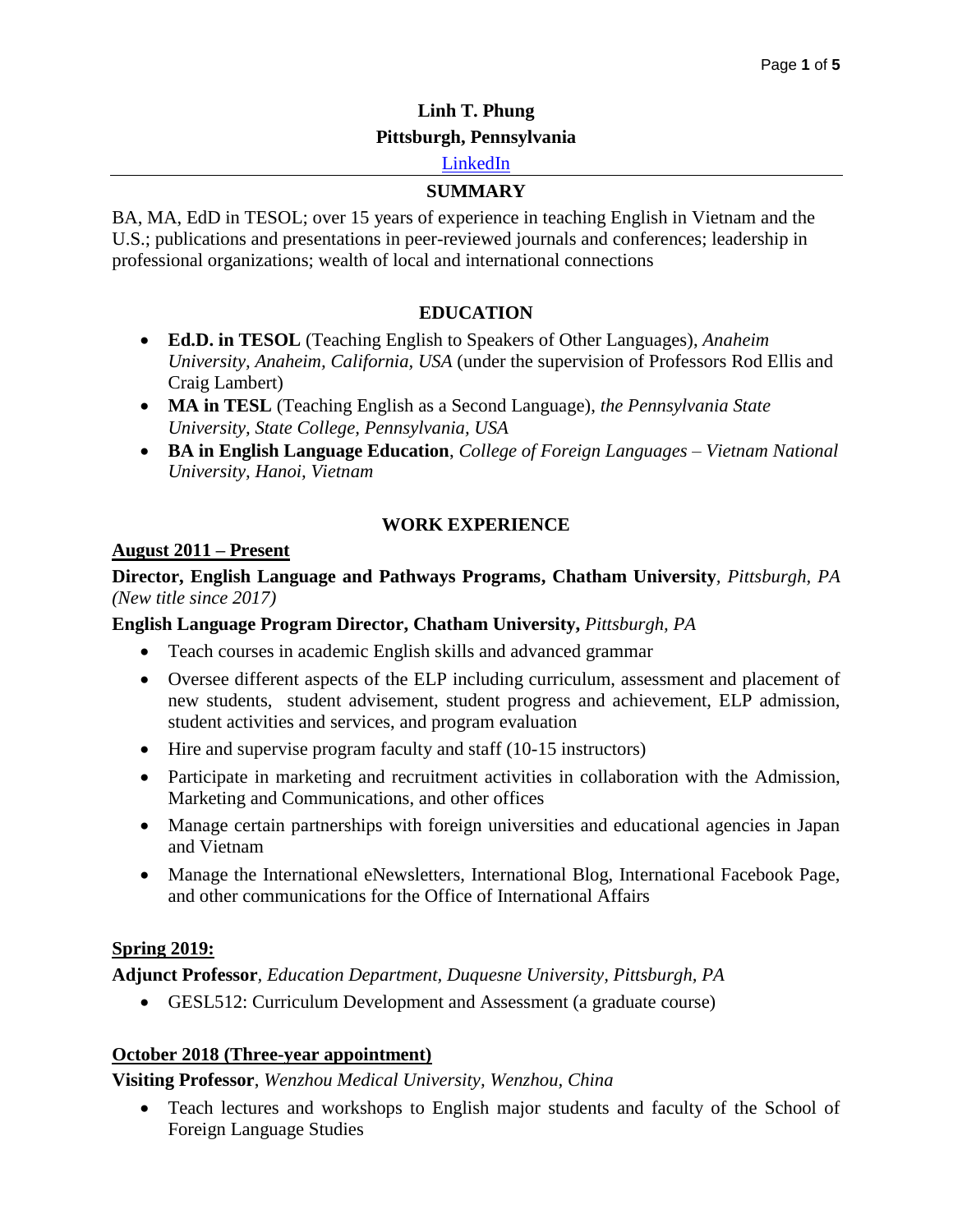## **Spring 2018:**

**Adjunct Professor,** *Education Department, Chatham University, Pittsburgh, PA*

EDU657: ELL Teaching Strategies for Classroom Teachers (a graduate course)

## **January 2011 – August 2011**

## **Part-time ESL Instructor, Chatham University,** *Pittsburgh, PA*

**Part-time Language Development Specialist,** *Carnegie Mellon University, Pittsburgh, PA*

**Courses taught:** Intermediate Listening and Speaking, Workshops for International Teaching Assistants, and Tutoring

## **2008 – 2009**

**Lecturer of English,** *College of Foreign Languages, Vietnam National University, Hanoi, Vietnam*

## **2006 – 2008:**

**ESL Instructor and Teaching Assistant,** *Pennsylvania State University, State College, PA* **Courses taught:** ESL Composition and Rhetoric (a first year writing course for ESL students) and Speaking for International Teaching Assistants

#### **2003 – 2006:**

**Lecturer of English,** *College of Foreign Languages, Vietnam National University, Hanoi, Vietnam*

#### **CURRENT RESEARCH PROJECTS**

- 1. The effect of choice on engagement in task performance; Investigators: Sachiko Nakamura, Linh Phung, and Hayo Reinders
- 2. A quantitative study on global perspective of Chinese students studying in the United States and China; Investigators: Linh Phung and Xinbo Lyu

#### **RESEARCH GRANTS**

- 1. Chatham's research grant of \$3,500 (co-recipient: Debra Wolf)
- 2. Research grant of \$1,000 from Theta Mu Chapter of the Sigma Theta Tau International (co-recipient: Debra Wolf)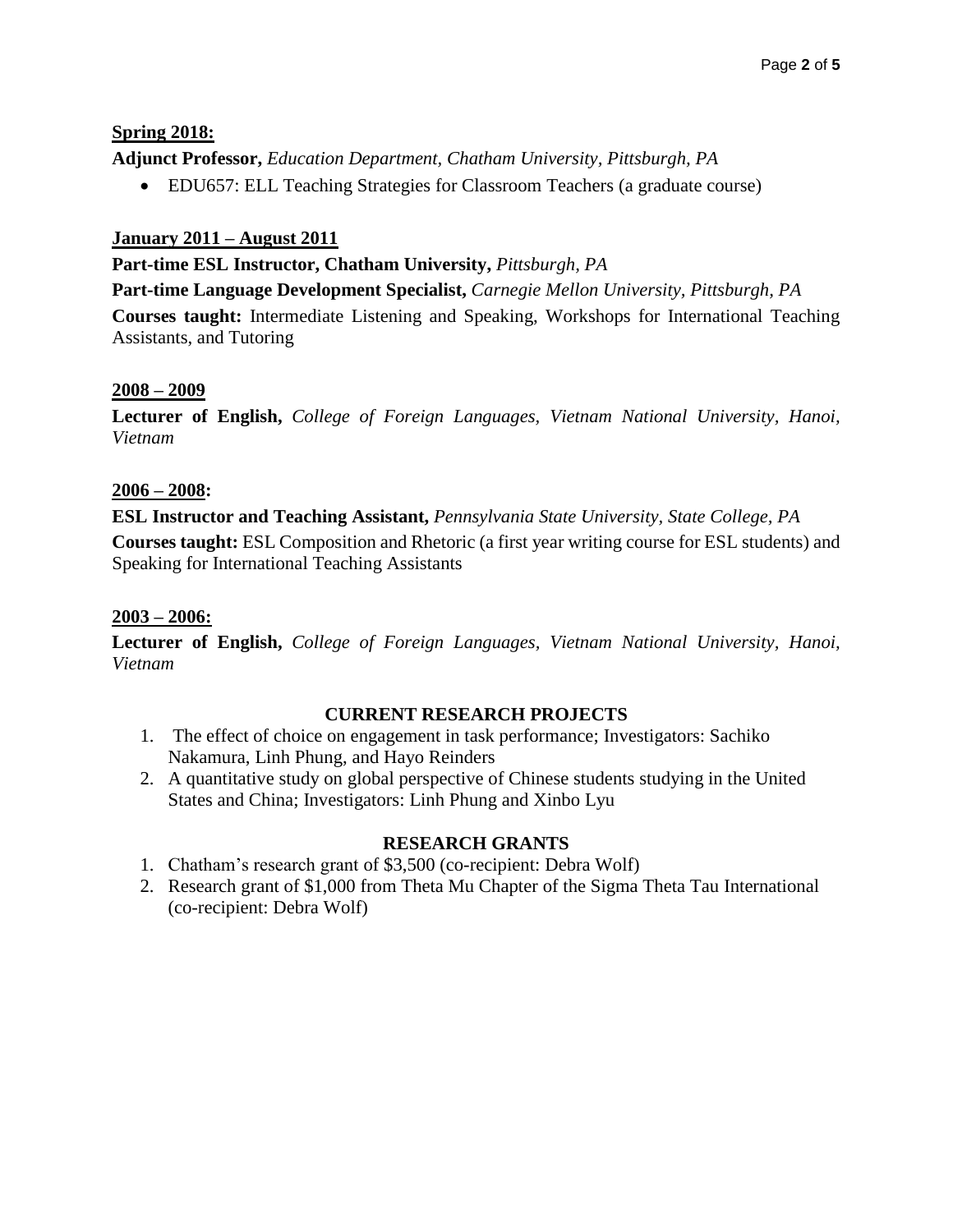#### **RECENT PUBLICATIONS AND PRESENTATIONS**

#### **Book:**

1. Reinders, H., Lewis, M. & Phung, L. (2017). *Studying in English: Strategies for success in higher education*. London, UK: Palgrave.

#### **Peer-reviewed articles:**

- 2. Wolf, D. & Phung, L. (2019). Studying in the United States: Language learning challenges, strategies, and support services. *Journal of International Students*, *9*(1), 211- 224.
- 3. Phung, L. (2017). Task preference, affective response, and learners' engagement in L2 use in a U.S. university context. *Language Teaching Research*, *21*(6), 751-766.

#### **Other publications:**

- 4. Phung, L., Nakamura, S. & Reinders, H. (2019). Learner engagement and subjective responses to tasks in an EFL context. *TESOL's Applied Linguistics Forum*, March 2019.
- 5. Phung, L. (Forthcoming). Người lạ, người thiểu số, và con đường hội nhập. (A stranger, a minority, and my integration journey). *An essay in a multi-authored book titled Almost Home.* Vietnam: Youth Publishing.
- 6. Phung, L. (2017). Reflection on and engagement in actions as a program administrator. PAIS Newsletter, TESOL International, December 2017. <http://newsmanager.commpartners.com/tesolpais/issues/2017-11-20/5.html>
- 7. Phung, L. (2016). Facilitating content and language integrated learning (CLIL) through web-based activities: A teacher's reflection. *Folio, 17*(1), 12-17.
- 8. Phung, L. (2015). Crossword puzzle partner: Reviewing vocabulary and practicing vocabulary strategies. In H. Reinders and M. Lewis (Eds.), *New Ways of Teaching Adults*. TESOL Publication.
- 9. Phung, L. (2013). *NNEST (Non-Native English Speaking Teachers) Blog of the month interview*.

#### **Conference presentations:**

- 1. *Learner engagement and subjective responses to tasks in an EFL context.* Accepted research presentation at TESOL International Convention, Atlanta, Georgia, March 12- 15, 2019.
- 2. *Effective collaboration in programming to promote student engagement and growth in global learning.* Presentation with Martina Wells, PACIE (Pennsylvania Council of International Education) Conference, Cranberry, Pennsylvania, October 2018.
- 3. *The effect of learner control on task engagement.* Paper presented at the Psychology of Language Learning by Sachiko Nakamura, Hayo Reinders, and Linh Phung, Tokyo, Japan, June 2018.
- 4. *Study in the States: Challenges, strategy use, and support services.* Poster presented at NAFSA Conference, Philadelphia, May 2018.
- 5. *Developing tasks to maximize language production and learner engagement*. Poster presented at the TESOL International Convention, Chicago, March 2018.
- 6. *Planning to face challenges in a changing IEP market*. Invited panel at TESOL International Convention, Chicago, March 2018.
- 7. *Task preference, affective response, and task engagement.* World Congress of Applied Linguistics, Rio de Janeiro, Brazil, July 2017.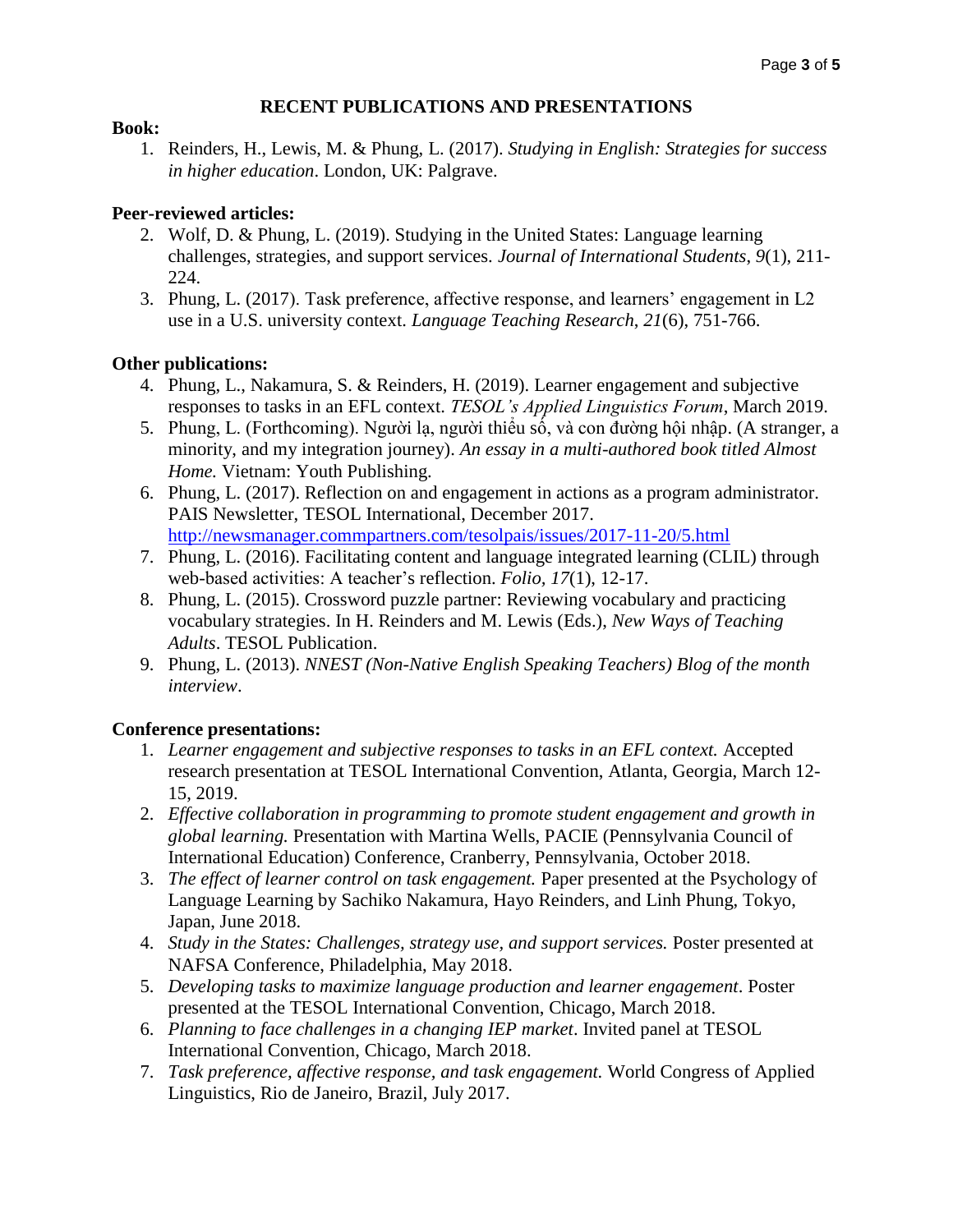- 8. *Examining task engagement from behavioral and subjective perspectives.* Individual paper as part of a colloquium on "The role of tasks in improving learners' affective responses and engagement in performance." Second Language Research Forum, New York, September 2016.
- 9. *Understanding, explaining, and developing language tests takes a village.* EnglishUSA Conference, Monterey, CA, January 2016.
- 10. *From task to engagement to learning: Task design principles.* Three Rivers TESOL Fall Conference, Pittsburgh, PA, November 7, 2015.
- 11. *Facilitating content and language integrated learning (CLIL) through Web-based activities.* TESOL Convention and Language Expo, Portland, Oregon, March 26-30, 2014.
- 12. *Promoting collaborative learning through a Glee-based course.* GLoCALL International Conference in Computer Assisted Language Learning, Danang, Vietnam, November 28- 30, 2013.
- 13. *Exploring placement test options.* Presentation with Heather McNaught and Julia Salehzadeh. NAFSA Regional Conference, Pittsburgh, PA, November 14-17, 2013.
- 14. *Highlighting some online collaborative activities in a "Glee" syllabus.* Three Rivers TESOL Spring Conference, Pittsburgh, PA, April 13, 2013.
- 15. *Helping students discover language-specific and discipline-specific writing expectations.* Three Rivers TESOL Fall Conference, Pittsburgh, PA, October 26, 2012

#### **Invited lectures and presentations:**

- 1. *Two approaches to developing English teaching materials.* Invited presentation to the Faculty of English, University of Language and International Studies, Vietnam National University, Hanoi, Vietnam, March 2018.
- 2. *L2 motivation self-system: Reviewing concepts and research.* Guest lecture to MA students from King Mongkut's University of Technology Thonburi. November 2017.
- 3. *Developing English learning/teaching materials for the Brazilian academic community.* Webinar to teachers participating in the Languages without Borders project by the Brazilian Ministry of Education, October 2017.
- 4. *Tasks, task engagement, and affective responses.* GESL 510: Theories and Practice in Second Language Learning, Duquesne University, October 2016.
- 5. *Working with nonnative English speaking students.* Doctoral seminar in multiculturalism, Chatham University, July 2017, June 2016, and July 2015.
- 6. *Pedagogical considerations in teaching nonnative English speaking students.* Nursing Department Professional Event, Chatham University, September 2015.
- 7. *My experience with Vietnam.* History course, Chatham University, spring 2012 and spring 2016.
- 8. *Curriculum development and assessment.* A two-hour workshop presented to the faculty of English for Specific Purposes. Foreign Trade University, Hanoi, Vietnam, September 2015.
- 9. *Working with English language learners (ELLs) and clients: Strategies for effective communication.* ESL Symposium, Community College of Allegheny County, West Mifflin, PA, April 2015.
- 10. *Working with non-native English speaking students.* Chatham University's Professional Development Series, January 2015.